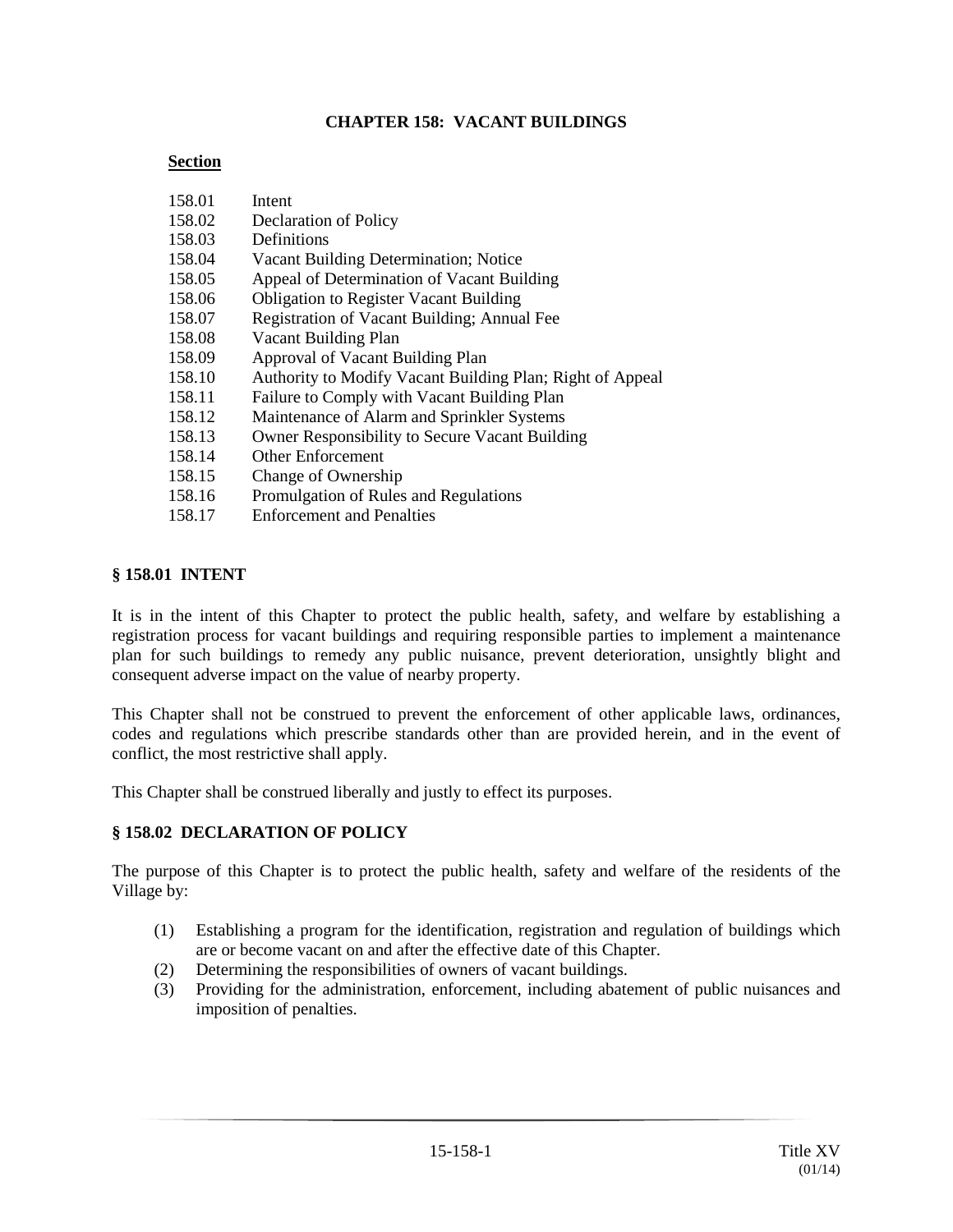### **§ 158.03 DEFINITIONS**

For the purpose of this Chapter, and the interpretation and application thereof, the following terms, phrases, words and their derivations shall have the meanings given herein, unless the context in which they are used shall indicate otherwise. When not inconsistent with the context, words used in the present tense include the future, words in the singular number include the plural number and words in the plural number include the singular number. Words or phrases not defined shall be given their common and ordinary meaning unless the context clearly indicates or requires a different meaning.

*Building* shall mean any structure occupied or intended for supporting or sheltering any occupancy or activity.

*Building Official* shall mean the Village's Building Official, as designated by the Village President with the advice and consent of the Board of Trustees, or the designee of such Building Official.

*Corporate Authorities* shall mean the President and Board of Trustees of the Village of Port Barrington.

*Owner* shall mean any person, agent, operator, firm or corporation having a legal or equitable interest in the property; or recorded in the official records of the state, county, city or village as holding title to the property; or otherwise having control of the property, including the guardian of the estate of any such person, and the executor or administrator of the estate of such person if ordered to take possession of real property by a court; or any such entity or designated agent owning, maintaining, operating or collecting rent for any building.

*Person* shall mean a corporation, a partnership, or other entity as well as an individual.

*Premises* shall mean a lot, plot or parcel of land including any structure thereon.

*Public nuisance* shall mean and includes the following:

- (1) The physical condition, or uses of any building regarded as a public nuisance at common law, under the Illinois Complied Statutes, or under this Village Code;
- (2) Any physical condition, use or occupancy or any building or its appurtenances considered an attractive nuisance to children, including, but not limited to, abandoned wells, shafts, basements, excavations, and unsafe fences or structures;
- (3) Any building which has unsanitary sewerage or plumbing facilities;
- (4) Any building designated by the Building Official as unsafe for human habitation or use;
- (5) Any building which is manifestly capable of being a fire hazard, or manifestly unsafe or insecure as to endanger life, limb or property;
- (6) Any building which is unsanitary, or which is littered with rubbish or garbage, or which has an uncontrolled growth of weeds;
- (7) Any building that is dangerous, in a state of dilapidation, deterioration or decay; faulty construction; open or vacant doors or windows, or other openings are boarded up or secured, by any means other than conventional methods used in design of the building or permitted for new construction of similar type; damaged by fire to the extent as not to provide shelter, in danger of collapse or failure and dangerous to anyone on or near the premises; or
- (8) Any building defined or determined as dangerous or unsafe by any section of this Village Code.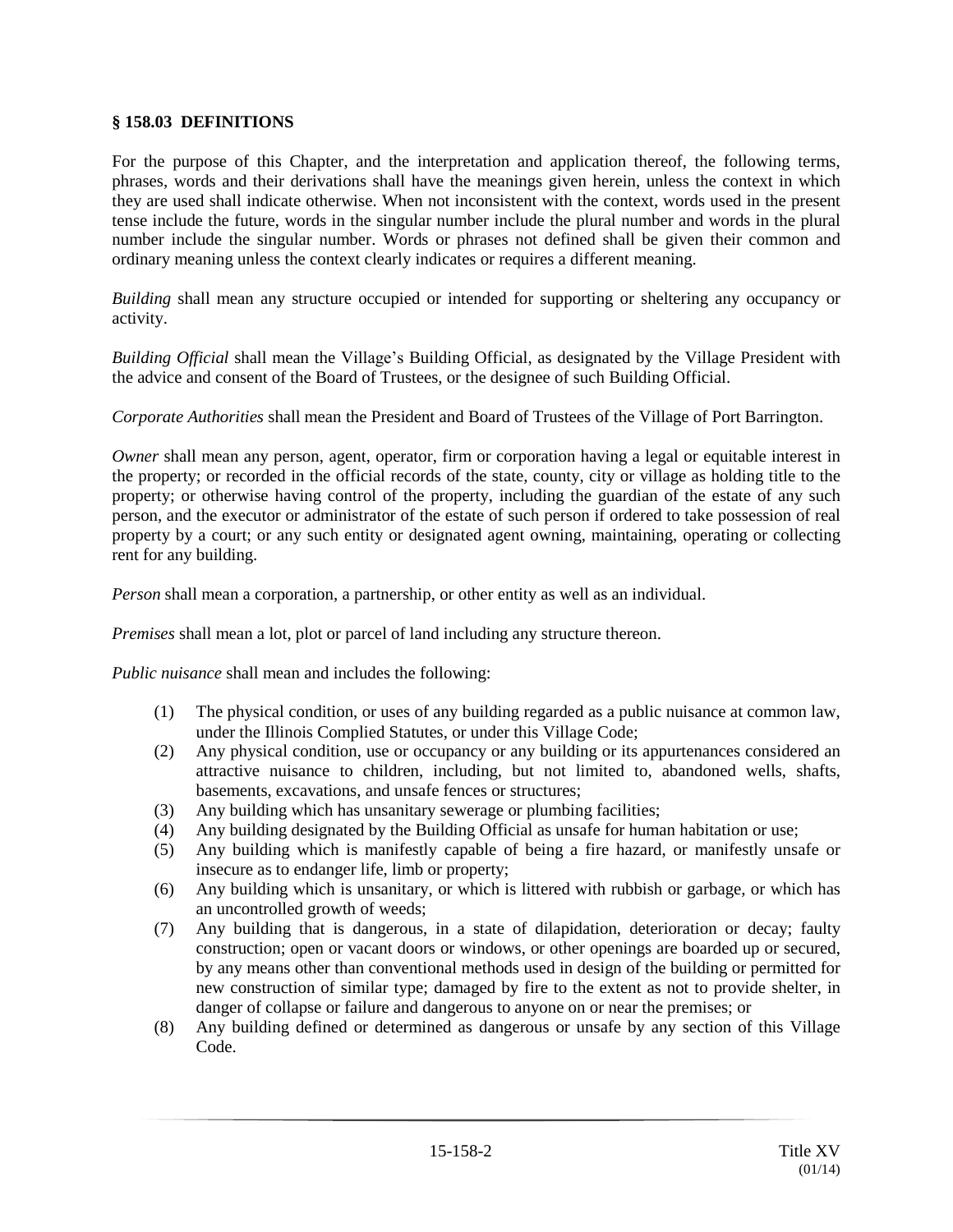*Vacant building* shall mean a building or portion thereof which lacks the regular presence of human beings who have a legal right to be on the premises, or at which substantially all lawful business or construction operations or residential occupancy has ceased or which is substantially devoid of content, including buildings ordered vacated by the Corporate Authorities of the Village pursuant to authority granted by this Village Code, state law or a court of competent jurisdiction. In determining whether a building is "vacant," the Building Official may consider these factors, among others:

- (1) A building at which substantially all lawful residential or business activity has ceased, or the building is unoccupied and secured by boarding, or other similar means, or is unoccupied and unsecured;
- (2) The percentage of the overall square footage of occupied to unoccupied space or the overall number of occupied or unoccupied units shall be considered.
- (3) The building is substantially devoid of contents. The condition and value of fixtures or personal property in the building are relevant to this determination.
- (4) The building lacks utility services, i.e., water, sewer, electric or natural gas.
- (5) The building is the subject of a foreclosure action.
- (6) The building is not actively for sale as part of a contractual agreement to sell the building, the building lacks "for sale", "for rent" or similar signage.
- (7) The building is unoccupied and the presence or recurrence of uncorrected code violations exist;
- (8) The building is unoccupied and has been the site of unlawful activity within the previous six (6) months;
- (9) The building is unlawfully occupied; or
- (10) The building is unoccupied and during such time the Corporate Authorities of the Village have issued an order to correct a public nuisance condition and said condition has not been corrected in a code-compliant manner.

But not including:

(1) Vacant buildings which are undergoing construction, renovation, or rehabilitation and which are in compliance with all applicable ordinances, codes, legislation and regulations, and for which construction, renovation or rehabilitation is proceeding diligently to completion.

*Village* shall mean the Village of Port Barrington, Lake and McHenry Counties, Illinois.

*Village Code* shall mean the Port Barrington Code of Ordinances, as amended from time to time ("this Village Code").

*Village President* shall mean the Village President of the Village of Port Barrington, or his or her designee.

## **§ 158.04 VACANT BUILDING DETERMINATION; NOTICE**

The Building Official shall evaluate all buildings in the Village that the Building Official believes to be unoccupied and make a determination for each as to whether the building is a vacant building within the meaning of Section 158.03. The Building Official may determine that a building which meets any of the criteria set forth in Section 158.03 is not to be regulated under this Chapter for a stated period, if consideration of the building under this Chapter would not serve the public health, welfare and safety and makes written finding in support of the decision that state the factual basis for the determination.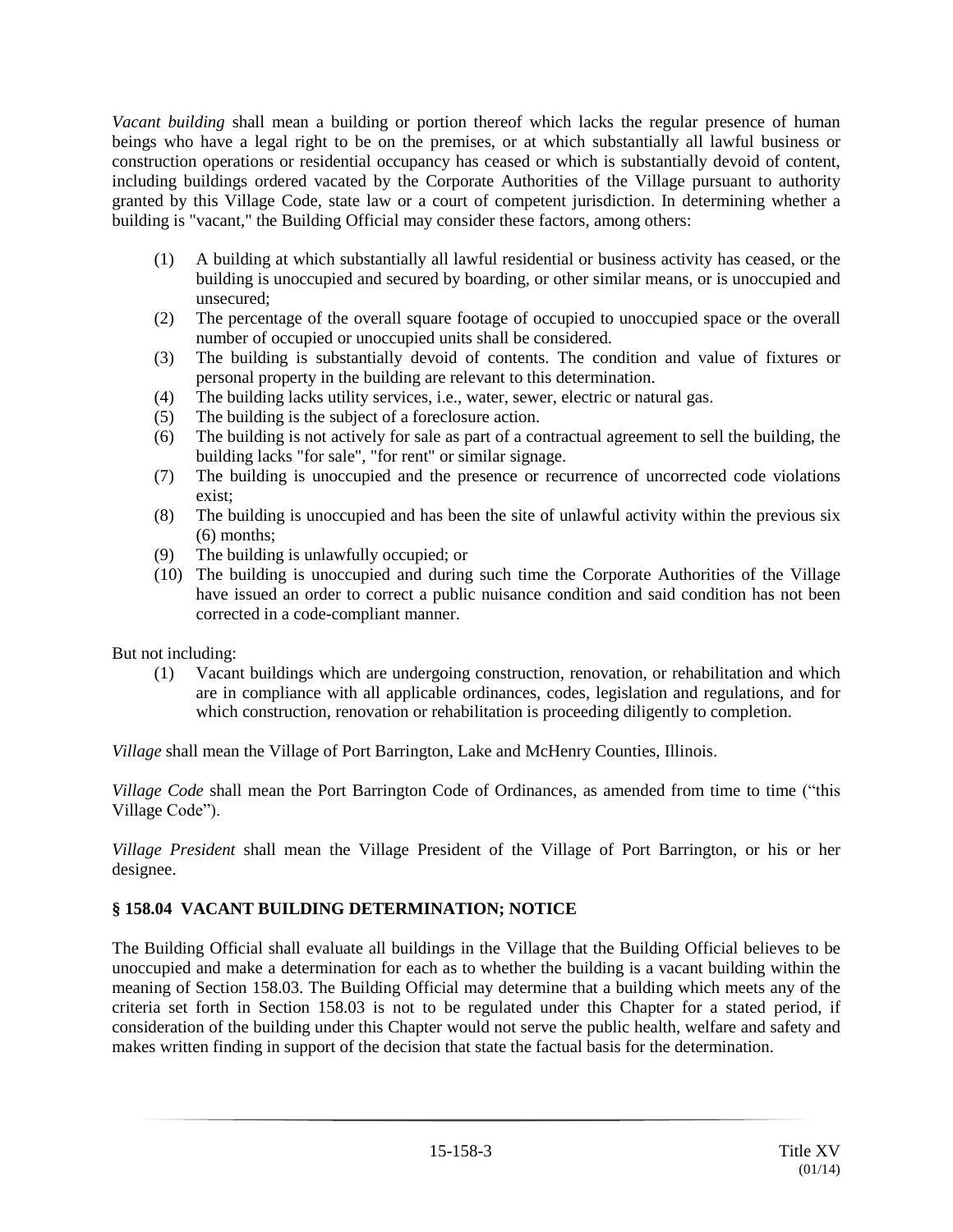For buildings the Building Official determines to be vacant buildings, the Building Official shall, within thirty (30) days of making that determination, send notice of such to the last taxpayer of record listed on the most recent county tax records as practical and available to the Village requesting the registration of the building and submission of a vacant building plan with the Building Official. In the event any public nuisance exists in connection with the building or premises thereto then the Building Official shall specify in the notice the existence of such nuisances. Said notice of determination shall be sent first-class United States Mail, with proper postage prepaid. Failure of delivery shall not excuse a person from complying with this Chapter. The Building Official may personally serve or cause personal service of the notice of determination. Any person making such service shall execute an affidavit attesting to the facts of service. The Building Official shall maintain an affidavit of such mailing for each notice of determination sent.

The notice shall contain a statement of the obligations of the owner of a building determined to be a vacant building, a copy of the registration from the owner is required to file pursuant to this Chapter and a notice of the owner's right to appeal the Building Official's determination.

## **§ 158.05 APPEAL OF DETERMINATION OF VACANT BUILDING**

- (a) An owner of a building determined by the Building Official to be a vacant building may appeal that determination to the Corporate Authorities of the Village. Such appeal shall be in writing and shall be filed with the Village Clerk within fifteen (15) days of the date of mailing of the notice of determination. The filing of an appeal stays the owner's obligation to register the building as required by this Chapter. The appeal shall contain a complete statement of the reasons the owner disputes the Building Official's determination, shall set forth specific facts in support thereof, and shall include all evidence the owner relies upon to support the appeal. The Corporate Authorities of the Village shall decide the appeal on the basis of facts presented by the owner in the written appeal and the Building Official's written determination.
- (b) An owner who wishes to challenge the applicability of this Chapter to their building without the Building Official's determination having been made, shall set forth specific facts to support nonapplicability in writing to the Building Official. In the event the Building Official determines that the subject building is a vacant building, the owner shall have the right to appeal the Building Official's determination as provided for in this Section.
- (c) The burden is upon the owner to present sufficient evidence to persuade the Corporate Authorities of the Village that had the evidence been known to the Building Official at the time the Building Official made the determination, the Building Official would more likely than not have determined that the subject building was not a vacant building.
- (d) The Village Clerk shall send written notice of the decision of the Corporate Authorities of the Village to the owner within fifteen (15) days of receipt of the appeal. The Corporate Authorities of the Village may, but are not required to, seek additional information from the owner. The Corporate Authorities of the Village may, upon written notice thereof to the owner, take no more than thirty (30) additional days, to decide the appeal if it is determined that such additional time is required for consideration of the appeal. The decision of the Corporate Authorities of the Village shall be final.

# **§ 158.06 OBLIGATION TO REGISTER VACANT BUILDING**

(a) Except as provided in this Chapter, whenever any building in the Village is vacant or the owner who knows or from all the facts and circumstances should know, that their building is or has become a vacant building, or the owner, which the Building Official determines at any time to be a vacant building, or the owner whose appeal from the Building Official's determination has been denied shall register such building as a vacant building and submit a vacant building plan within thirty (30) days after either the date of the Building Official's notice of determination or occurrence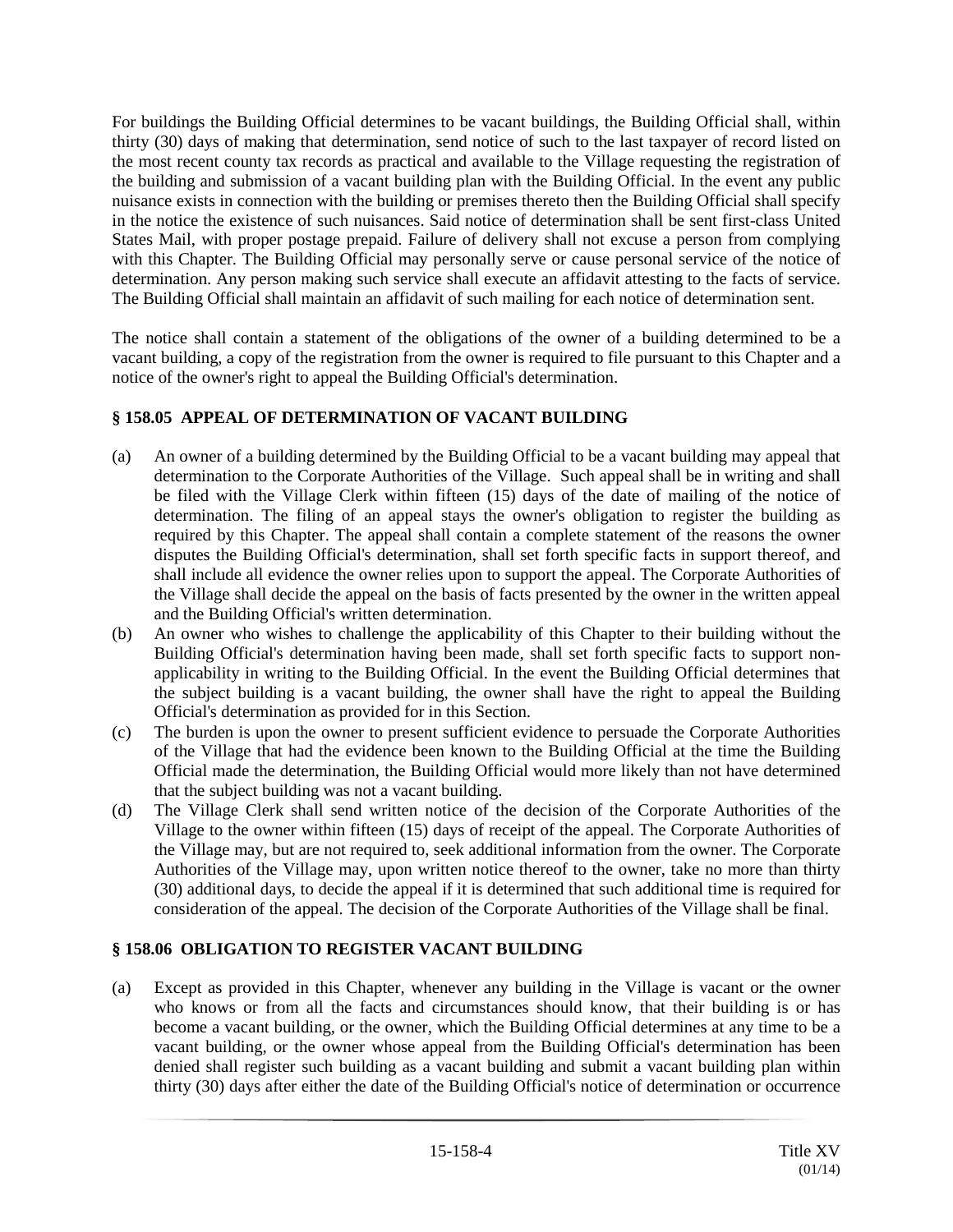of the facts that would cause a reasonable person to believe that the building was a vacant building, or denial of the appeal by the Corporate Authorities of the Village, whichever is applicable.

(b) Registration does not exonerate the owner from compliance with all applicable Village Code requirements, including this Chapter, nor does it preclude any of the actions the Village is authorized to take pursuant to this Chapter or elsewhere in this Village Code. Registration shall be deemed as prima facie proof of the statements therein contained in any administrative enforcement proceeding or court proceeding instituted by the Village against the owner of a building.

# **§ 158.07 REGISTRATION OF VACANT BUILDING; ANNUAL FEE**

Any owner registering a vacant building shall supply the following information on such form provided by the Village.

The form shall set forth, but not be limited to, the following information:

- (1) Name, address, and telephone number of owner, a post office box address is not an acceptable address.
- (2) Name, address, and telephone number of any local agent or representative, a post office box address is not an acceptable address.
- (3) Name, address and telephone number of all persons with any legal interest in the property, building, and premises, a post office box address is not an acceptable address.
- (4) Legal description and permanent index number of the premises on which the building is situated.
- (5) The common address of the building.
- (6) Date on which building became vacant.
- (7) Vacant building plan.
- (8) The form shall require the owner to indicate his or her "acceptance of notice" consenting to service of notices sent or required to be sent, pursuant to this Chapter, by any designated local agent or representative. Any owner who fails to register or fails to renew registration or fails to maintain as current with the Building Official the information required regarding the person designated to accept notice and service of process of a vacant building under this Chapter shall be deemed to consent to receive, by posting at the building, any and all notices of violations and all process in an administrative proceeding brought to enforce code provisions concerning the building.
- (9) Obtain property and liability insurance and maintain such insurance for as long as the building is vacant, and file evidence of such insurance with the Building Official.

The vacant building registration shall be filed with the Building Official accompanied with a twenty dollar (\$20.00) annual non-prorated non-refundable filing fee. All eleemosynary, religious, education, government and benevolent property are exempt from the payment of the annual registration fee, but shall otherwise comply with the requirements of this Chapter.

Registration of a vacant building shall be valid for a period of one (1) year. If the building is vacant at the expiration of any registration period, then the owner shall re-register such building and pay such annual filing fee, as herein required.

# **§ 158.08 VACANT BUILDING PLAN**

When a building is registered as required herein, the owner or agent shall submit a vacant building plan. The plan shall contain the following: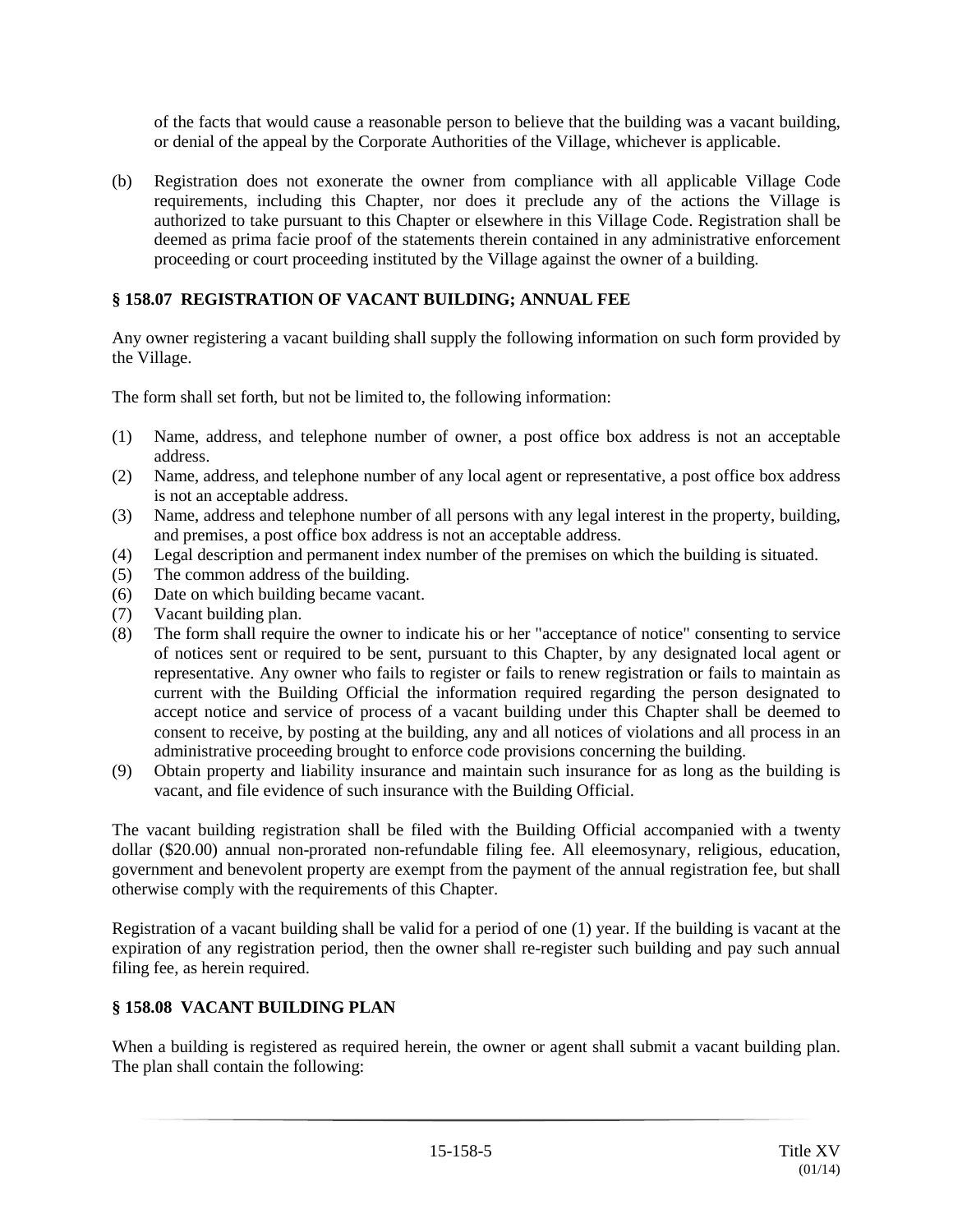- (1) A plan of action to repair any doors, windows, or other openings which are boarded up or otherwise secured by any means other than conventional methods used in the design of the building or permitted for new construction of similar type. Boarding shall be accomplished with materials and methods described by the Village. The proposed repair shall result in openings secured by conventional methods used in the design of the building or by methods permitted for new construction of similar type.
- (2) For buildings and premises thereof which are identified as being or containing public nuisances, then the vacant building plan shall contain a plan of action to remedy such public nuisances.
- (3) For each required plan, a time schedule shall be submitted identifying a date of commencement of repair and date of completion of repair for each improperly secured opening and identified nuisance.
- (4) When the owner proposes to demolish the vacant building, then the owner shall submit a plan and time schedule for such demolition.
- (5) A plan of action to maintain the building and premises thereof in conformance with this Chapter and the Village Code.

## **§ 158.09 APPROVAL OF VACANT BUILDING PLAN**

- (a) The Building Official shall review the proposed vacant building plan in accordance with the standards below. The Building Official shall send notice to the owner of his determination.
- (b) Standards for plan approval. In considering appropriateness of a vacant building plan, the Building Official shall consider the following and shall make written findings in accordance herewith:
	- (1) The purposes of this Chapter and intent of the corporate authorities to minimize the time a building is boarded or otherwise vacant.
	- (2) The effect of the building and the proposed plan on adjoining property.
	- (3) The length of time the building has been vacant.
	- (4) The presence of any public nuisances on the property.
	- (5) The likelihood that the plan or portion(s) thereof will prevent or ameliorate the condition it is designed to address.

## **§ 158.10 AUTHORITY TO MODIFY VACANT BUILDING PLAN; RIGHT OF APPEAL**

The Building Official shall, upon notice to the owner, have the right to modify the vacant building plan by modifying the dates of performance, the proposed methods of action, or by imposing additional requirements consistent with this Chapter, if the Building Official deems necessary to protect the public health, safety, or welfare. If the owner objects to the modifications made by the Building Official, such owner shall have the right of appeal to the Corporate Authorities of the Village for final determination. Such appeal shall be filed with the Village Clerk within fifteen (15) days of the date of mailing of the Building Official's notice of modification. The appeal shall contain a complete statement of the reasons the owner disputes the Building Official's determination, shall set forth specific facts in support thereof, and shall include all evidence the owner relies upon to support the appeal. The Corporate Authorities of the Village shall decide the appeal on the basis of facts presented by the owner in the written appeal and the Building Official's proposed modifications or written determination. The Village Clerk shall send written notice of the decision of the Corporate Authorities of the Village to the owner within fifteen (15) days of receipt of the appeal. The Corporate Authorities of the Village may, upon written notice thereof to the owner, take no more than thirty (30) additional days, to decide the appeal if it is determined that such additional time is required. The decision of the Corporate Authorities of the Village shall be final.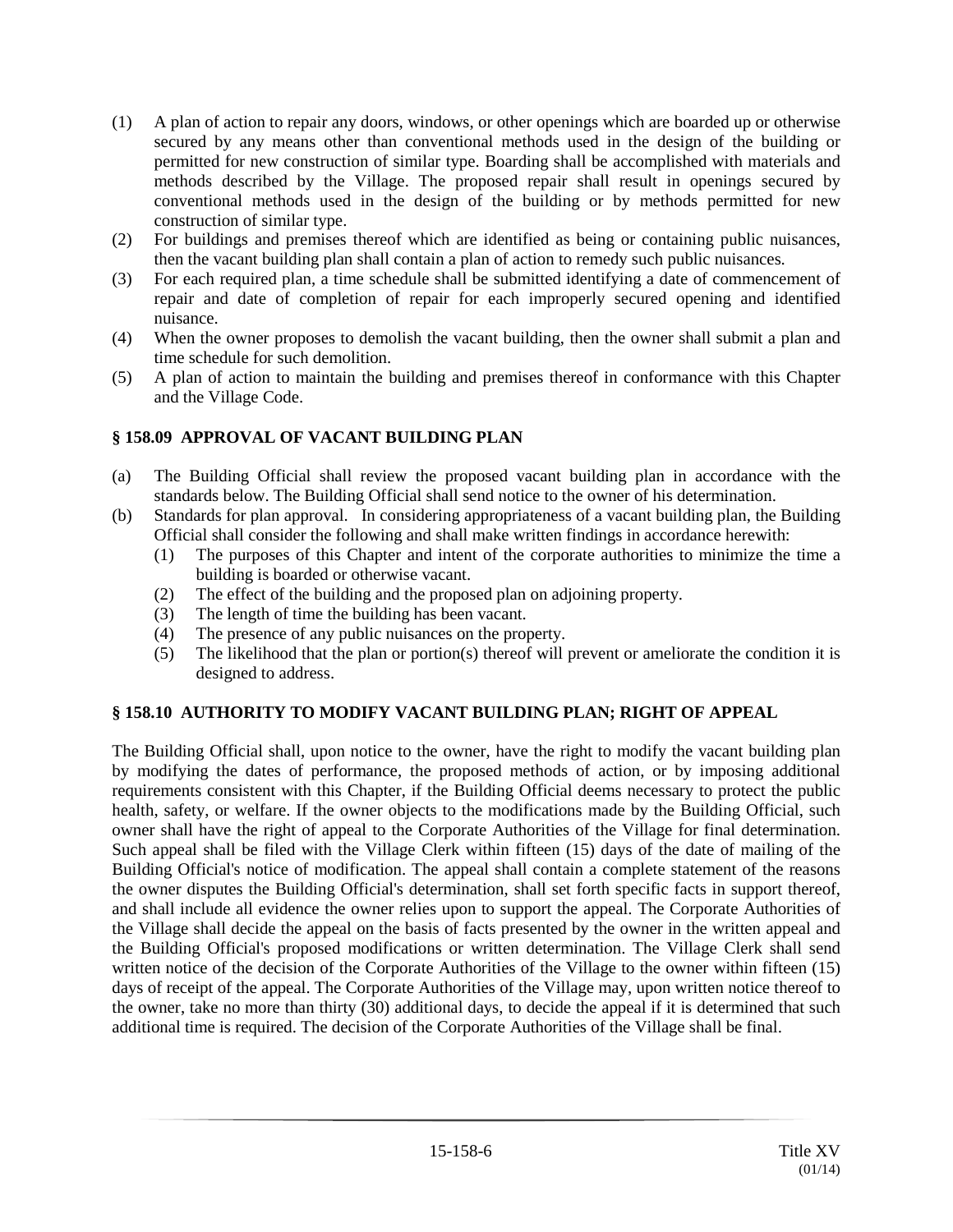## **§ 158.11 FAILURE TO COMPLY WITH VACANT BUILDING PLAN**

Failure to have an approved plan within thirty (30) days of filing the registration form or failure to comply with the approved plan, at any time, shall constitute a violation of this Chapter subjecting the owner of the building to penalties as provided in this Chapter and to any remedies the Village may avail itself of as provided for herein and elsewhere in this Village Code, including, but limited to, an action to compel correction.

### **§ 158.12 MAINTENANCE OF ALARM AND SPRINKLER SYSTEMS**

Whenever an owner is required to maintain an alarm or sprinkler system, the owner shall continue to maintain said alarm or sprinkler system during all times that a building is vacant. This shall include any and all necessary systems and appurtenances incident thereto to keep said alarm or sprinkler operable, including, but not limited to, source(s) of water, heat and electricity.

### **§ 158.13 OWNER RESPONSIBILITY TO SECURE VACANT BUILDING**

Upon written notice of the Building Official, an owner shall provide bonded, licensed and insured guard service at the vacant building between the hours of 6:00 p.m. and 6:00 a.m. Such service shall remain in place until the Building Official gives written notice to the owner that the service is no longer required. Such service shall be required by the Building Official when the Building Official makes a written determination that the vacant building constitutes a fire hazard, is otherwise dangerous to human life or the public welfare, involves illegal or improper use, occupancy, or maintenance, under such conditions that securing the building are insufficient to prevent the actual or threatened harm.

### **§ 158.14 OTHER ENFORCEMENT**

The registration of a vacant building shall not preclude action by the Village to demolish or to take other action against the building pursuant to other provisions of this Chapter, this Village Code, or other applicable law or ordinance.

## **§ 158.15 CHANGE OF OWNERSHIP**

The vacant building plan shall remain in effect notwithstanding a change in ownership. The new owner is required to file a new registration with the Building Official. The new registration shall be in the same form as the original registration, however, any remaining annual filing fee paid shall be prorated and credited to the new owner for such time remaining on the original registration.

#### **§ 158.16 PROMULGATION OF RULES AND REGULATIONS**

The Corporate Authorities of the Village may issue rules and regulations for the administration of this Chapter. These rules may designate materials and methods which must be used to secure a building or premises.

#### **§ 158.17 ENFORCEMENT AND PENALTIES**

(a) Any person found to have violated any provision of this Chapter shall be subject to a minimum fine of two hundred dollars (\$200.00) per day per violation up to a maximum fine of seven hundred fifty dollars (\$750.00) per day per violation, in addition to any other legal or equitable remedies available to the Village. Such other remedies include, but are not limited to, injunctive relief,